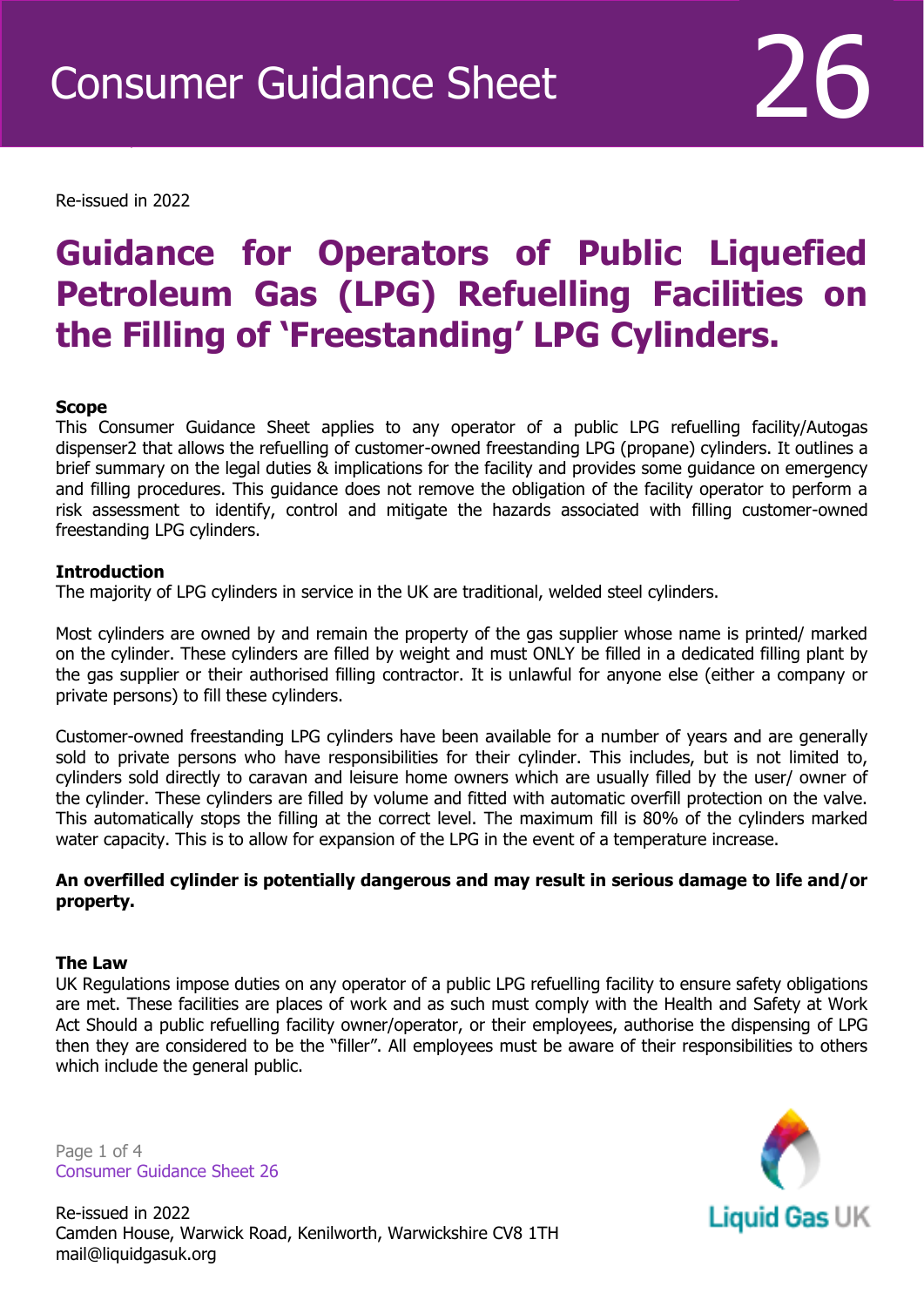Applicable Health and Safety Regulations include the:

- Dangerous Substances and Explosive Atmospheres Regulations;
- Management of Health and Safety at Work Regulations;
- Provision and Use of Work Equipment Regulations;
- Regulatory Reform (Fire Safety) Order;

• ADR3 and the UK Carriage of Dangerous Goods and Use of Transportable Pressure Equipment Regulations.

The public LPG refuelling facility operator should also consider:

- Legal implications under the Regulations listed on page 1;
- The Red Guide Petrol Filling Stations Guidance on Managing the Risks of Fire & Explosion4 ;

• Their insurance position both with regard to on site activities, responsibilities and subsequent use of the cylinder by the customer;

- Their position with regard to weights and measures and consumer legislation;
- Any planning and local authority consents;
- Appropriate signage to ensure that the public is aware of cylinders that cannot be filled;

• Displaying detailed cylinder filling procedures in conformance with BS EN 1439 and UKLPG Code of Practice 12.

# **Summary of Emergency Procedures**

Emergency procedures shall be in place to provide guidance to the employees in the event of:

- Overfilling of a cylinder;
- A leaking cylinder;
- An uncontrolled release of LPG;
- Fire/Explosion.

Note: An overfilled or leaking cylinder must not be allowed to leave the site until made safe.

# **LPG cylinders must only be filled by trained and competent personnel.**

Page 2 of 4 Consumer Guidance Sheet 26

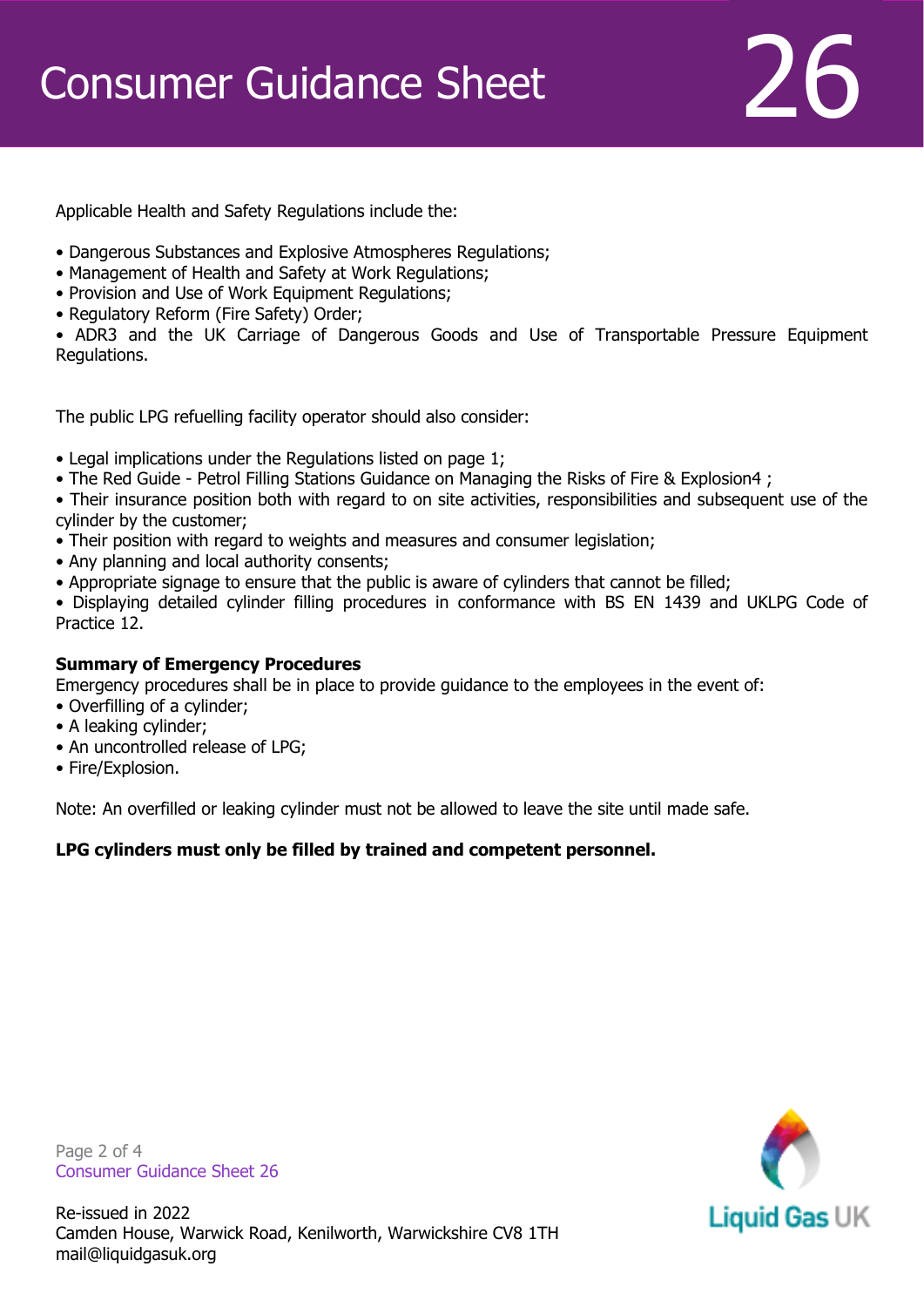# Consumer Guidance Sheet  $26$

## **Summary of filling procedures**

Filling procedures shall be in place and include:

• A check to ensure the cylinder to be filled is manufactured to a suitable Standard and is specifically designed for use with propane;

• A check to ensure the cylinder to be filled is suitably marked and has a valid test certificate. If manufactured after 2003 the cylinder must also be π marked to show compliance with TPED5 ;

- Cylinders should be re-tested at specified intervals, for user refillable cylinders normally 10 years;
- The condition of the cylinder is checked before filling, with criteria for acceptance/rejection;
- Details on how the cylinder is to be safely filled;
- Details of the post fill checks to ensure it can be dispatched safely.

Note: More details are given in BS EN 1439.

## **Reference**

1. LPG Cylinders - Defined in ADR as a pressure receptacle, this includes the cylinder valve and any fittings. 2. Autogas Dispenser - Liquefied Petroleum Gas dispenser located at LPG refuelling facilities.

3. ADR - The European Agreement concerning the International Carriage of Dangerous Goods by Road.

4. The Red Guide - Petrol Filling Stations Guidance on Managing the Risks of Fire & Explosion published by the Energy Institute.

5. TPED - Transportable Pressure Equipment Directive.

# **Further Reading**

• Liquid Gas UK Codes of Practice; including 10 and 20 provide details on LPG operations.

• HSE Approved Design Standards & Specifications. [www.hse.gov.uk/cdg/stdcurr.htm](http://www.hse.gov.uk/cdg/stdcurr.htm)

• BS EN 1439: LPG equipment and accessories, Procedure for checking LPG cylinders before, during and after filling.

Page 3 of 4 Consumer Guidance Sheet 26